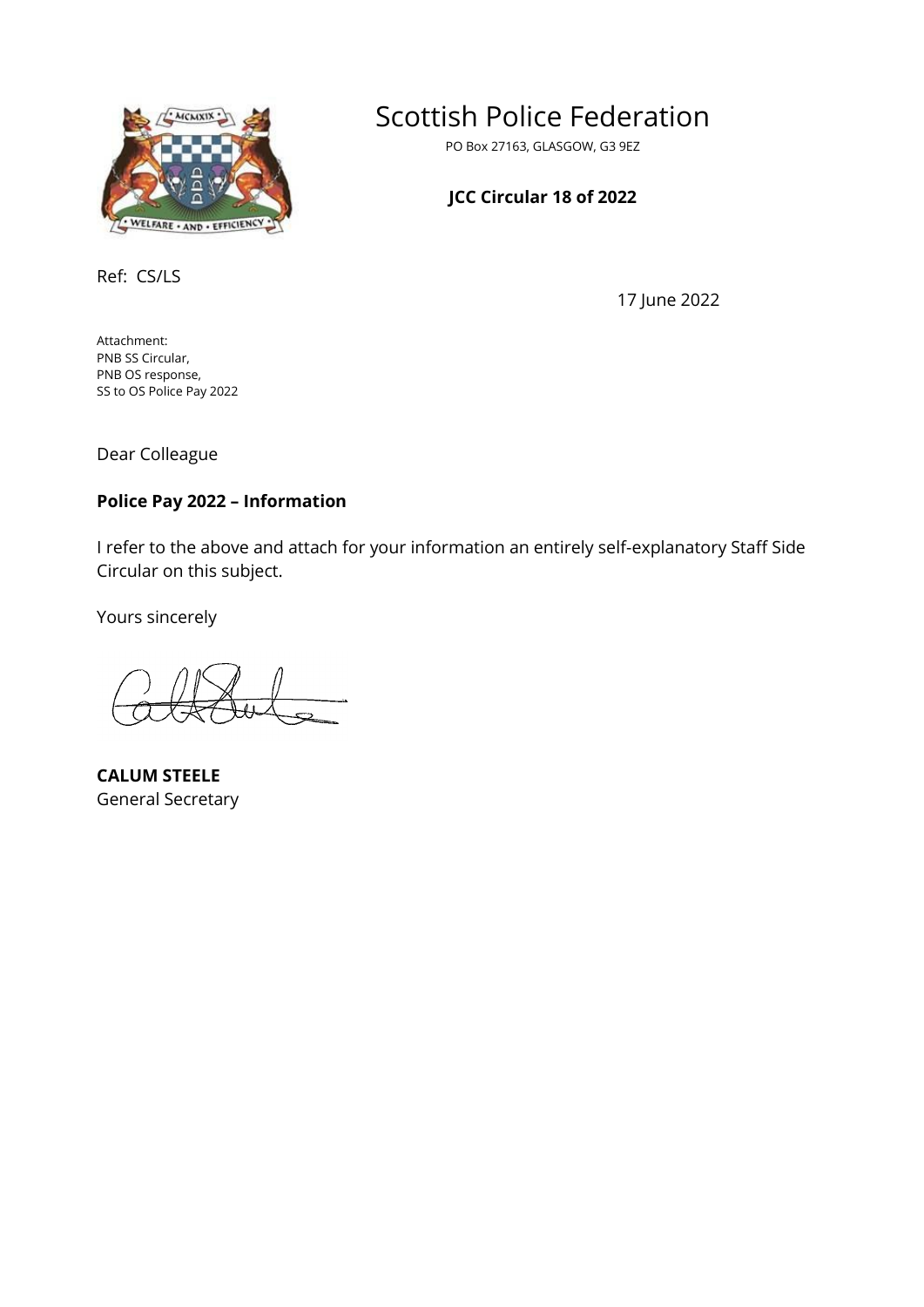**OFFICIAL** 



Staff Side Secretary PNB Scotland Scottish Police Federation 5 Woodside Place Glasgow G3 7QF



16 June 2022

#### **STAFF SIDE PAY CLAIM - 2022**

Dear **The Dear** 

Thank you for your letter of the 27 May.

Whilst the Official Side had an understanding of the potential limits of affordability last December, we have used the time since to engage and understand the extent to which these limits could be mitigated, whilst also looking extensively at the full pay claim we received in February. This consideration led to the inclusion of an offer to discuss the pensionable status of on-call payments and issues relating to the working hours for inspecting and superintendent ranks. This work also led to the suggestion to use many of these proposals as a platform to jointly discuss future modernisation. It is recognised and fully understood that discussion on future changes is challenging given the current position with pay negotiations this year, however we remain willing to continue engagement on these and other issues through the Technical Working Group.

The Official Side's response sought to be open and honest in reflecting the significant financial challenges, with the recent Scottish Government Resource Spending Review further emphasising the financial pressures that policing is likely to face in years to come.

However, our focus is always on reaching an agreement and I have now begun 'without prejudice' exploratory conversations with you to see whether it will be possible to construct an agreement on pay for 2022.

We remain keen to maintain dialogue with the Staff Side on a range of issues. We hope this can happen over the coming weeks whilst we are exploring options on pay.

Yours sincerely

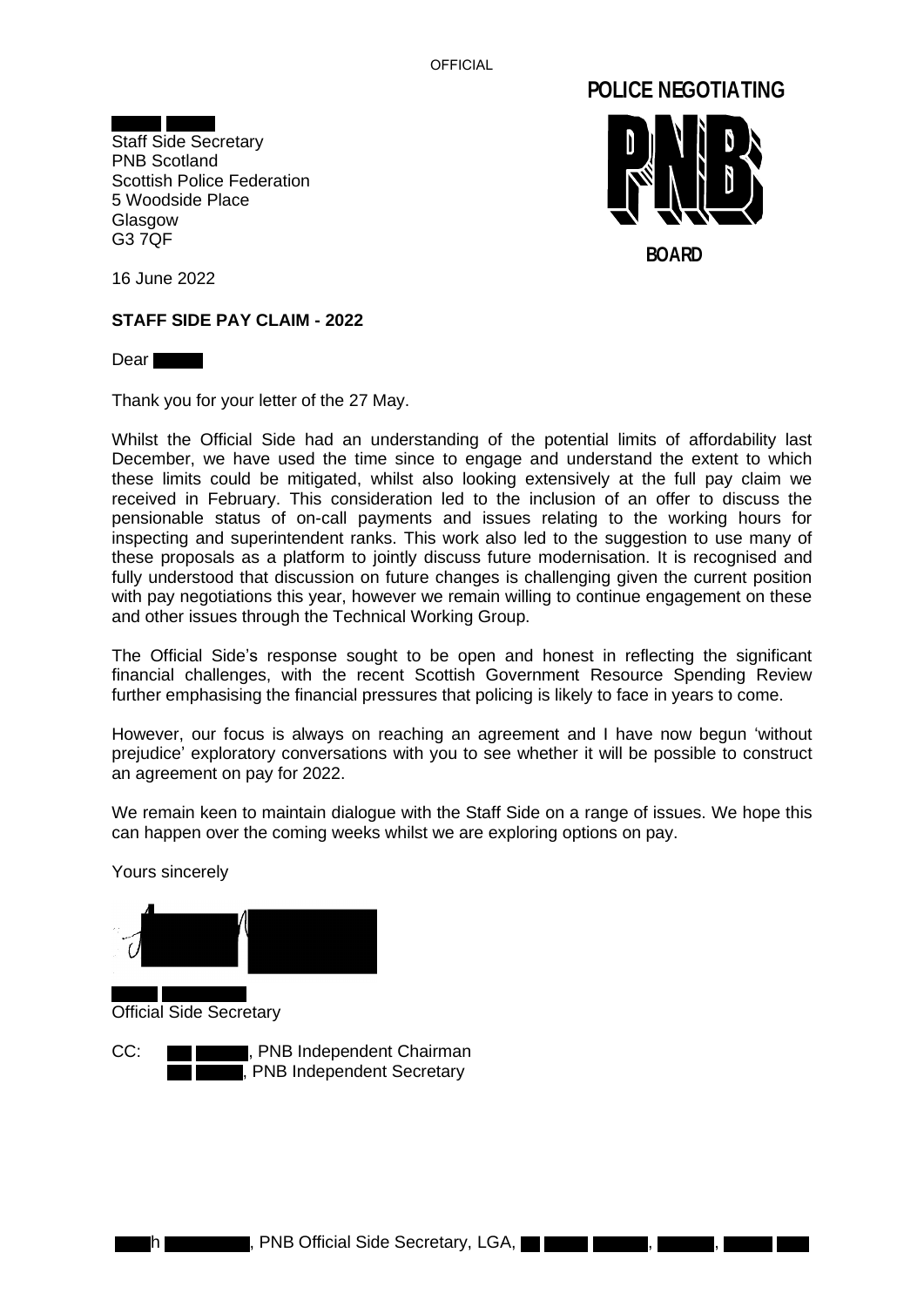# POLICE NEGOTIATING BOARD – SCOTLAND STAFF SIDE

Official Side Secretary Police Negotiating Board Local Government Association 18 Smith Square London SW1P 3HZ

By email to:

16 June 2022

Dear

I

#### Police Pay Claim 2022

I refer to the above and to your letter on behalf of the Official Side bearing todays date. Whilst I welcome that the Official Side has finally acknowledged the Staff Side rejection, I regret that it has taken almost three weeks of stony silence before doing so.

I trust you will recognise a degree of confusion on my part. Your letter states;

Whilst the Official Side had an understanding of the potential limits of affordability last December {my emphasis}, we have used the time since to engage and understand the extent to which these limits could be mitigated, whilst also looking extensively at the full pay claim we received in February."

Yet your letter dated 16<sup>th</sup> May, received some three months after the Staff Side claim was submitted, stated;

We are also aware that there is currently no scope within the Scottish Government budget to provide further funds for pay increases due to the significant pressures that exist on public finances. As a result, this only provides the ability to make a formal pay offer within the parameters of the costs associated with the PSPP …/

/… The Official Side's response to your claim is not intended to be dismissive or unsympathetic to the concerns you raise but rather an honest assessment of what can be done in the current financial context.

Is the Staff Side now to conclude that the position you now state you were aware of in December, and retained in your thinking through February, was not fully reflected in your formal offer on the  $16<sup>th</sup>$  May, and that there is indeed a capability to negotiate beyond the limitations of your letter? Or is it the case that your letter of today's date simply a crude restating of your  $16<sup>th</sup>$  May position; a position which the Staff Side unequivocally rejected?

Whichever is true I need to unequivocally restate that;

Staff Side is … not prepared to enter into a charade through technical working groups to simply give the illusion of doing something, whilst in actuality doing nothing.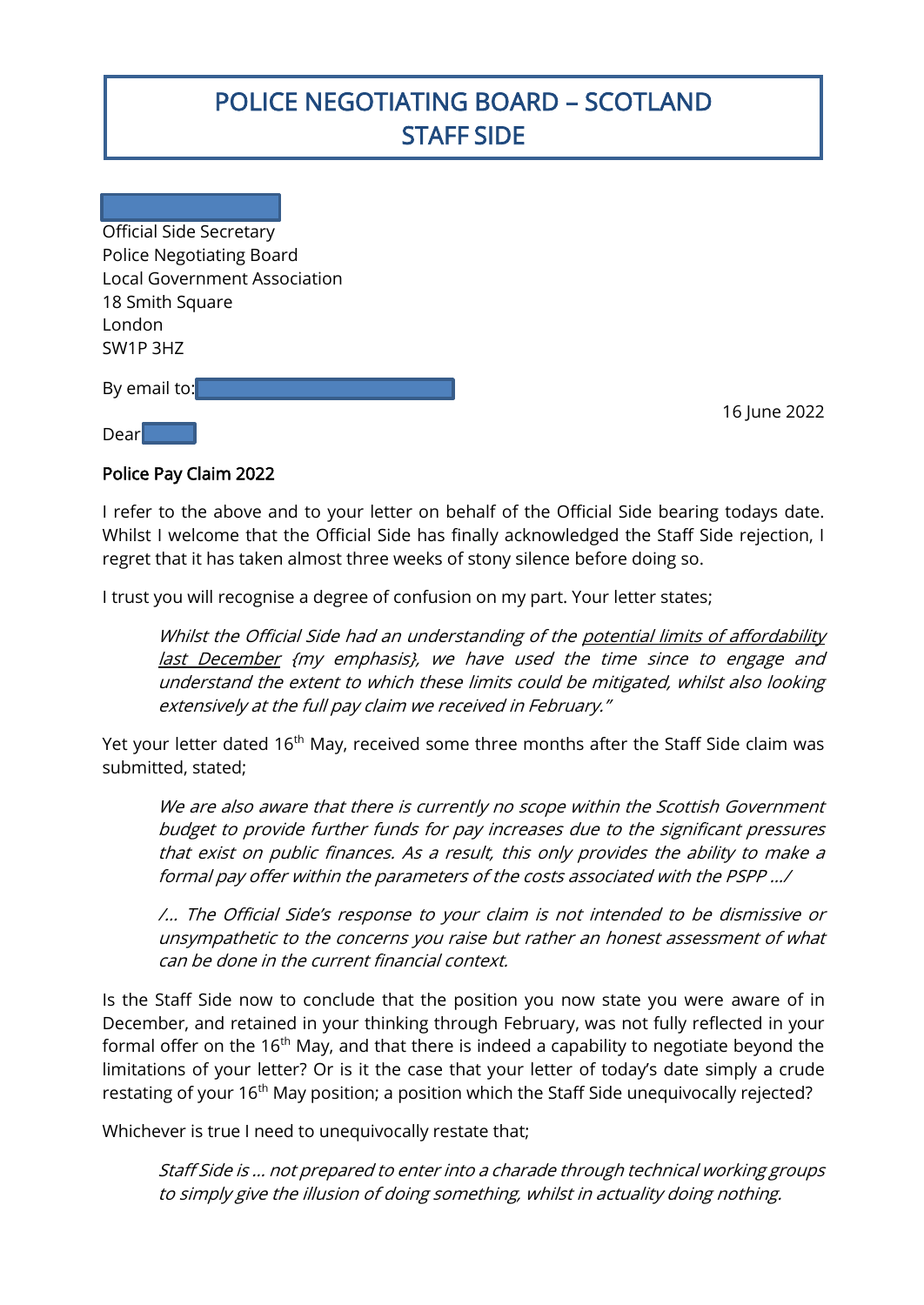The Staff Side has however always been open to meaningful negotiation, and if without prejudice discussions are an enabler for such meaningful negotiations between our sides, then that is welcomed by us.

If, however these discussions are simply a ruse to provide political" top-cover" to allegations of a wall of silence, with no material improvement of the offer on the table, this will simply anger our members further, and damage yet further any semblance of remaining trust between our members and the Official Side.

I need to be clear. The Staff Side claim remains on the table; it is fair and pays due regard to the unique role of, and restrictions faced by, police officers. Our claim has not been rejected by the Official Side, it has simply been ignored. If the Official Side is serious in its stated desire to secure agreement it must enter into further dialogue with a clear articulation as to how it will address the limitations of police industrial rights, particularly at a time of tense industrial relations across other parts of the public sector.

Yours sincerely

Calum Steele Staff Side Secretary

cc. – – PNB Secretariat